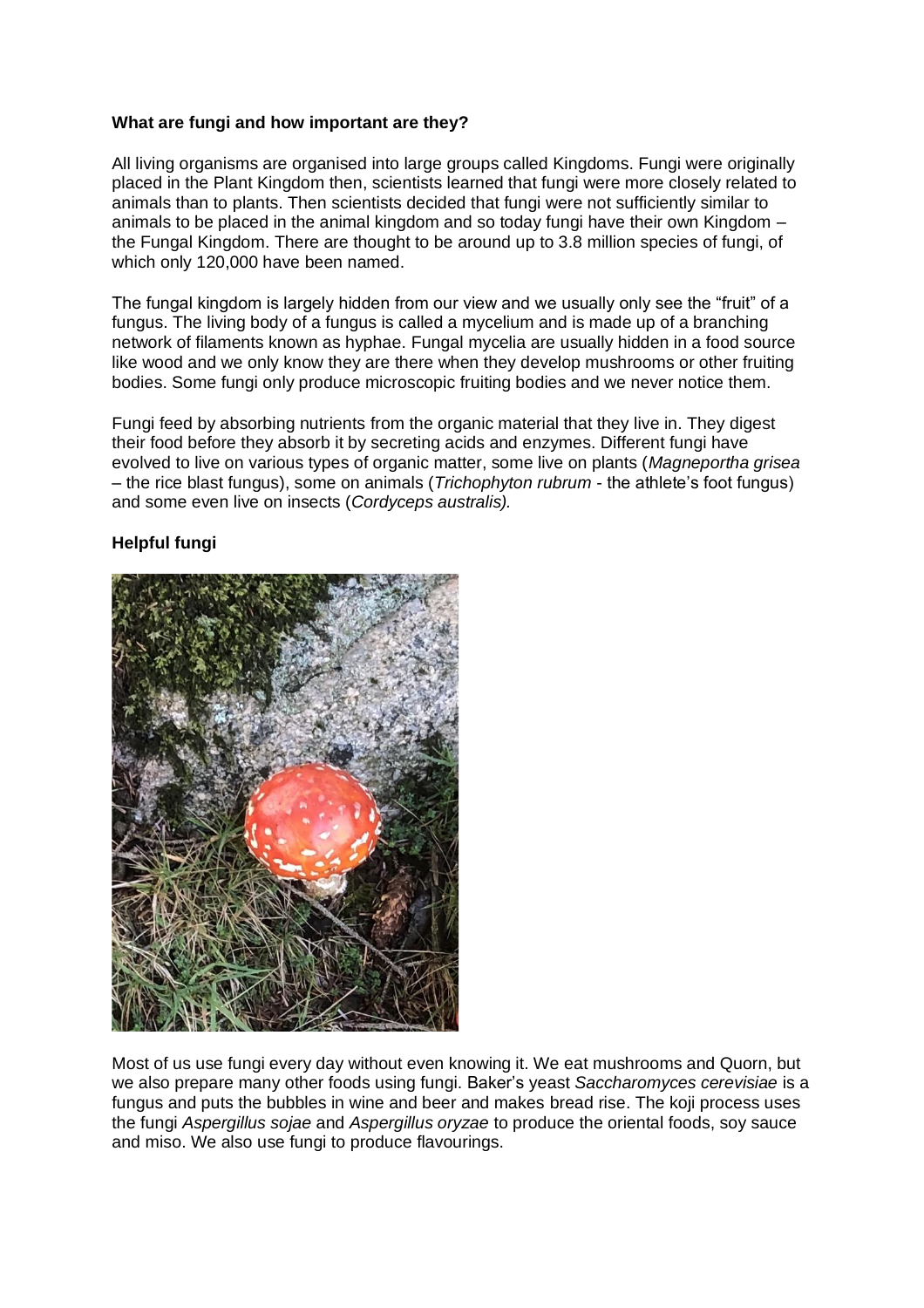Several important drugs have come from fungi. The antibiotic penicillin and ciclosporin (a drug that stops organ rejection after transplantation) are 2 examples as well as the first statin to lower cholesterol and a new antifungal class the echinocandins. Research scientists use several fungi to investigate basic functions that occur in all cells because they are simple and easy to grow; some fungi are used in biochemistry and cancer research. Several Nobel Prizes have been awarded for the study of fungi:

Eduard Buchner won the 1907 Nobel Prize in Chemistry for "his biochemical researches and his discovery of cell-free fermentation", in yeasts.

Arthur Harden and Hans von Euler-Chelpin won the 1929 Nobel Prize in Chemistry 1929 for "their investigations on the fermentation of sugar and fermentative enzymes", in yeasts.

Alexander Fleming, Ernst Chain and Howard Florey won the 1945 Nobel Prize in Physiology or Medicine for "the discovery of penicillin and its curative effect in various infectious diseases", a product of *Penicillium rubens*.

George Beadle, Edward Tatum and Joshua Lederberg won the 1958 Nobel Prize in Physiology or Medicine for "their discovery that genes act by regulating definite chemical events", which used the fungus *Neurospora crassa.*

Michael Brown and Joseph Goldstein won the 1985 the Nobel Prize in Physiology or Medicine for "their discoveries concerning the regulation of cholesterol metabolism", which used the fungal product from *Aspergillus terreus* called lovastatin.

Leland Hartwell, R. Timothy Hunt, and Paul Nurse won the 2001 Nobel Prize in Physiology or Medicine for their discoveries of "key regulators of the cell cycle", in the model fission yeast organism *Schizosaccharomyces pombe*.

Roger Kornberg won the 2006 Nobel Prize in Chemistry "for his studies of the molecular basis of eukaryotic transcription", in baker's yeast *Saccharoymces cerevisiae*.

Elizabeth Blackburn, Carol Greider, and Jack Szostak won the 2009 Nobel Prize in Physiology or Medicine "for the discovery of how chromosomes are protected by telomeres and the enzyme telomerase", in baker's yeast *Saccharoymces cerevisiae*.

James Rothman, Randy Schekman, and Thomas Südhof won the 2013 Nobel Prize in Physiology or Medicine "for their discoveries of machinery regulating vesicle traffic, a major transport system in our cells", in baker's yeast *Saccharoymces cerevisiae*.

Yoshinori Ohsumi won the 2016 Noble Prize in Physiology or Medicine for "his discoveries of mechanisms for autophagy" in *Saccharoymces cerevisiae* and major improvements in microscopy.

Fungi are an essential part of the carbon cycle – responsible for breaking down dead organic matter which allows nutrients to be cycled through the ecosystem. Many plants cannot grow without the fungi that inhabit their roots and supply them with essential nutrients, known as mycorrhizal fungi. In fact, trees have a symbiotic relationship with fungi called the 'Wood Wide Web' which is the underground network of microbes that connects trees, allowing them to communicate.